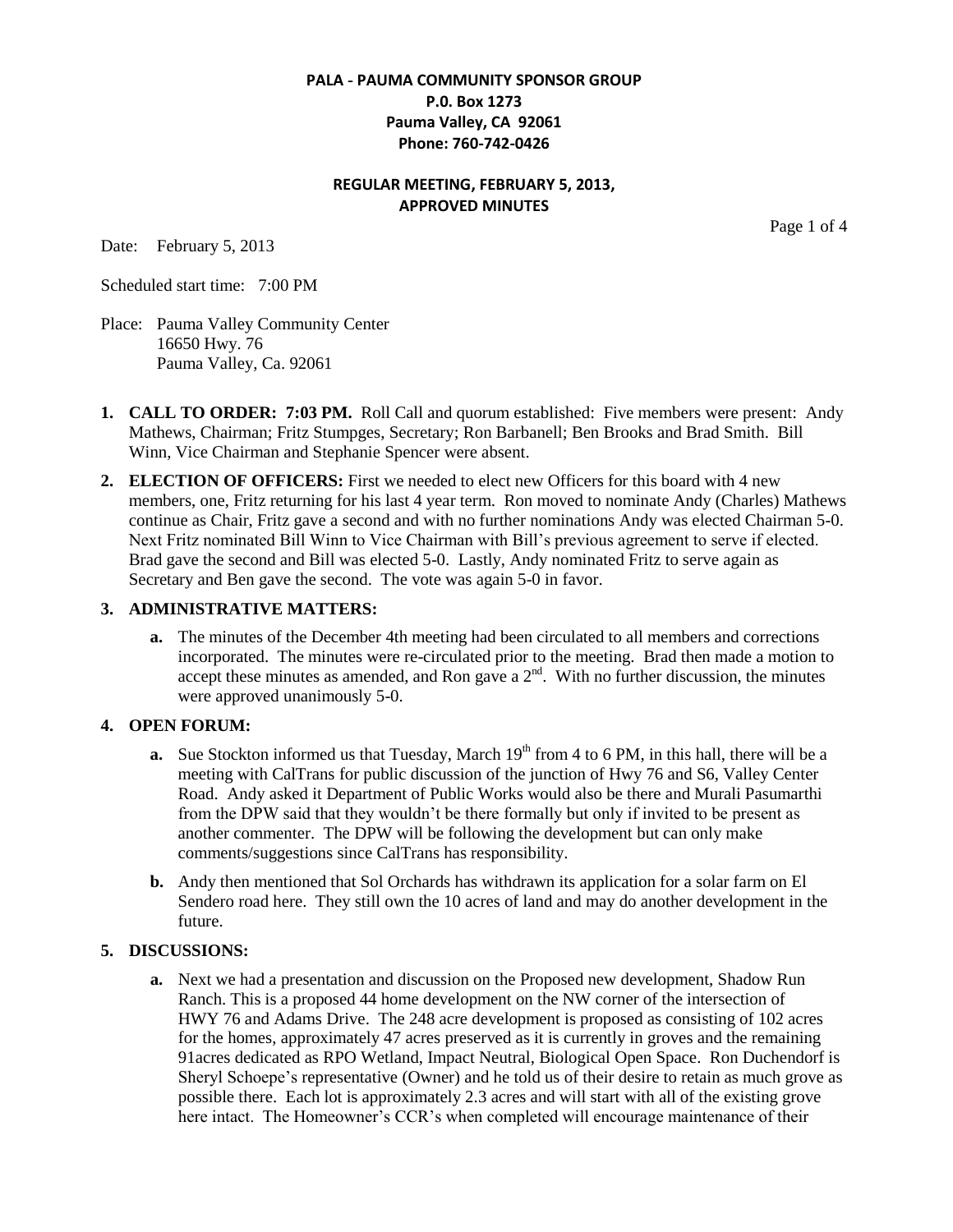individual trees but allow changes as long as it remains irrigated landscape as required by fire regulations. Mark (?) showed topo and aerial maps with the development and adjacent roads. Brad asked if the CC&Rs would prohibit in-home businesses and what would be the limits if they were allowed? Ben asked if there were any proposed restrictions on minimum size, types and designs? The owner would be required by the county to provide streets, services and drainage. The drainage control will be specified under new hi impact storm water requirements for Hydro Modification Ponds. Ron then asked about visibility from adjacent roads. Mark replied that along Hwy 76 there is a required 100 ft. buffer with trees to maintain the agricultural appearance. It is about 8 ft. higher than the highway and the trees screen the visibility of the homes. Andy reminded them that Hwy 76 is designated a County Scenic Highway. They were ask as to the time limits for building the project and Mark responded that they have not decided as to whether the owner, separate developer, or individual lot owners would build the project. Ron said that his concerns were the increased density and traffic and the general appearance of the valley and then asked the board why we were concerned about what the homes looked like and what were we trying to make better if we could not see them from the roads? Fritz responded that we were just trying to get a feel for what we were asked to approve. After the developer's reps were questioned, they responded that they did not know if it would be a gated community or what the price range might be, though they would be more high end. Andy then asked about the status of the proposed exit sites. Mark responded that they needed two fire exits and that the county has approved of the Adams drive exit as one but CalTrans was still reviewing the details of the Hwy 76 exit which proposes 70% westbound and 30% eastbound flows there. Also the county is still trying to force them to possibly widen Adams from its current approximate 16 feet to the required 24 feet. This is obviously a game killing requirement that must be addressed. Current residents who have paid to maintain Adams drive have enough trouble getting out on the highway than doubling the access load there. Ron then asked how they will monitor the impacts of its new development like storm water. They said that they have to meet many new control regulations like the Hydro Modification requirements. Fritz added that it was by design and not real monitoring that made it compliant. Al Savard added that any grove irrigation runoff is currently punishable by fines. Ron asked if there were new more restrictive rules than the "old grandfathered in anything goes" when it comes to what you can put into the ground. Andy then asked about the plans for Propane Tanks. They had not planned for it yet. Andy then reminded them that they needed to address any requirements from the County Scenic Highway designation in their plans; especially with west bound traffic and the groves there. They then said that both entrances were still having their final alignments determined and that they would be sure to consider this. Andy also mentioned noise requirements being established by a Thursday afternoon survey and that a Sunday evening would be much louder. Andy mentioned that if the traffic was to be moved from Adams to Hwy 76 then the study needs to be modified to reflect any changes from 100% anticipated on Adams Drive. Andy then questioned the certainty that Yuima would be able to sign off on water supply without MWD annexation. Mark then replied that since the property had water that there would be a zero net impact. Andy said that the county has stated that it did not anticipate any new development outside the MWD. Mark then said that this was a desire not a requirement. 3 of 4should be considered in the plans. Lastly, Andy stated that there was no economic study Andy then questioned their plans for fire flow. Mark then mentioned that the fire departments will continue to use their reservoir for filling helicopters and that they will need to complete the designs for proper water pressure/flow. Next was questioned the timeline schedule for the proposed 30" Northern Pipeline right through their project development. Mark stated that the delayed pipeline, if built, will follow roads through the development. Andy said that the environmental impact would be substantial and

justifying the need or benefit of a 44 home development here. In addition there are no economic plans for who would bear the burden of a slowly built or sold project leaving very high fixed costs for the HOA. It is our suggestion that there be such a study done. Brad added that we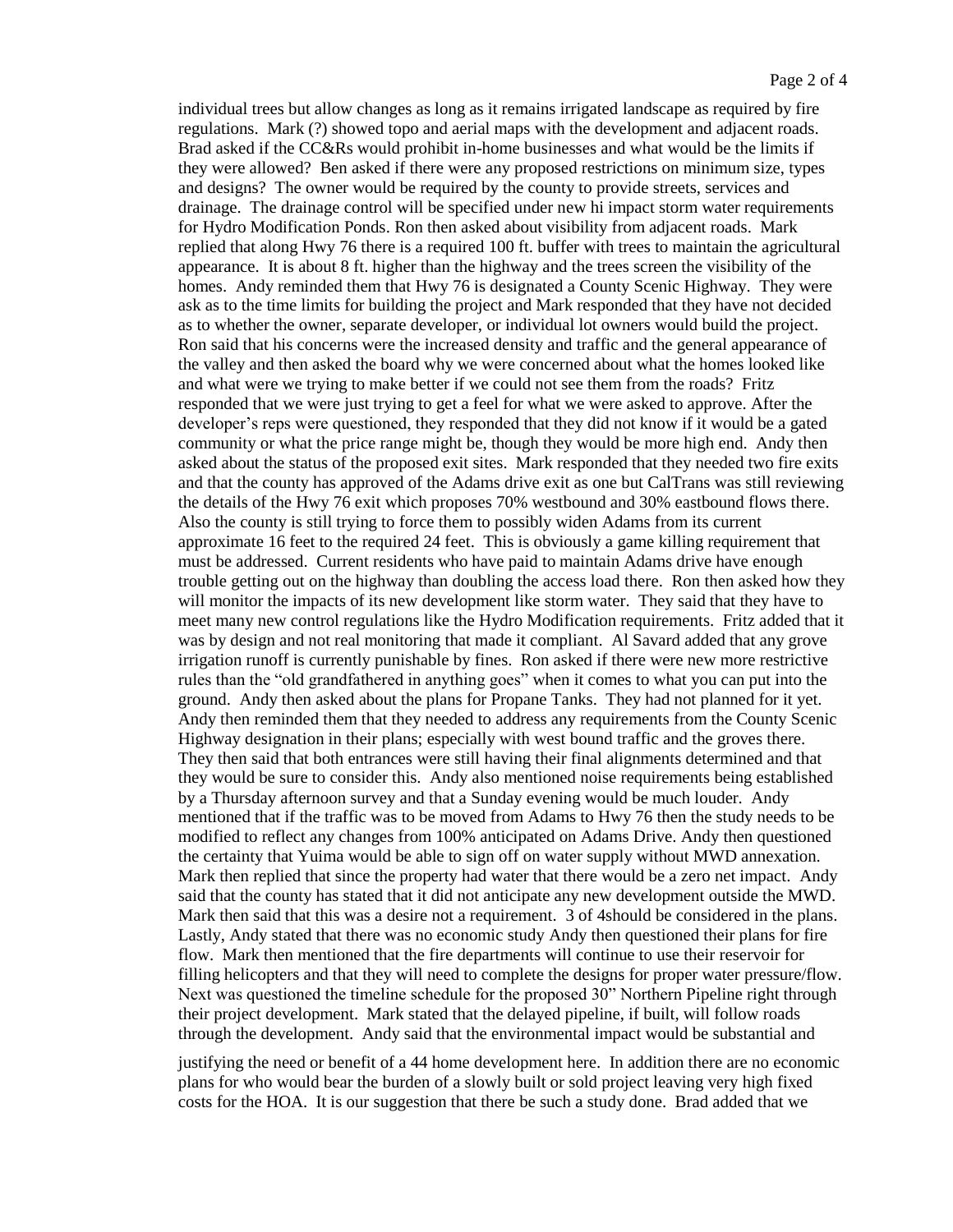would like to see early resolution of the vague CC&R's that will be relied upon substantially for this project. Fritz then questioned the reason for not including the strip of land bordering Adams drive and they responded that it had many restrictions, such as a creek bed, to prohibit any development. The reason it was not included as open space is that this land was acquired long after this development was planned. He also requested that the Agricultural Land within the development revert to Open Space should it fail to be viable. Ben then questioned whether or not they still felt that they would be able to address the many questions and requirements still remaining within a reasonable time period. Mark then said that it was their intention to get thru the entitlement process within 4 months and then have county/public review at the end of year. Then about 1-1/2 years more for a final map. So about 3 years. Sue Stockton then questioned the intersection proposed onto Hwy 76. Mark showed her the proposed moving it east for better sighting. Andy then asked to get a motion to have him compose a reply to the county for comments and for us to either Approve, Approve with Conditions, or Not Approve this plan for its completeness, compatibility of the design with local surroundings, the consistency within the community plan, and any specific concerns we may have. We agreed that we liked the vision of the plan but wanted a conditional approval needing many conditional details just discussed to be supplied, Ron made a motion to continue until such additional information was available and to authorize Andy to summarize the Committees discussions in a report to DPDS, Ben gave a second and it was approved unanimously 5-0. The final Report is Addendum 1, attached.

**b.** Next we heard a presentation on the proposed new traffic signal at Harrahs Rincon Casino. First Ken Jones from the County Department of Public Works, Roads Division gave a presentation on the proposed project. The casino traffic study, where current volumes and turn counts were determined, was considered with projected additions from the current proposed expansion. Rincon Casino is planning to close its central main entrance and rely on the new north road and expanded parking lot there, and continued use of the south entrance with its current intersection and signal. They feel that the traffic volumes would best be served by an additional signal at the north entrance. Ken said that their traffic engineer presented his analysis to their committee and confirmed the needed new signalization of the north entrance. The county traffic advisory committee consists of CHP and Sherriff law enforcement, districts 2, 3, and 5, schools, risk management, AAA, and insurance representatives along with traffic and engineering. After hearing the details as we were also given they voted agreement with the proposed signalization and to forward this recommendation to the Board of Supervisors to consider at their March  $20<sup>th</sup>$ meeting. Andy emphasized the communities concerns that traffic flow along VC Road be the main priority and that signalization be timed so as to facilitate through traffic. We heard the details of the turn pockets and the interconnectedness and proposed timing and the way special events will be handled by CHP with manual control of the signals timing. Andy mentioned that there were concerns that the current signals were not properly addressing traffic exiting the casino in the right lane, which has exited and then the signal goes ahead and stops traffic anyway. Murali Pasumarthi, Manager of the Traffic Engineering responded that timing should be able to detect this and that he would look into it immediately to ensure proper operation so as to allay these frustrating situations. We asked that the current 50 MPH speed through these intersections be considered and prioritized. A community member expressed concerns about pedestrian foot traffic from parking lots across the street, and persons running across the highway at night for special events. She also complained about these special parking lots which allow people to exit across traffic right in front of oncoming traffic with no signalization. Then she also brought up the unsafe foot traffic to and from the bus stop across the street from the 7-11. It appears that the light is not pedestrian friendly or something. Andy then mentioned the inadequacy of the 5 car left turn lane for north bound traffic at the south entrance. The excess stopped cars force through traffic to stop even while the light is green for them. There may be inadequate room for lanes there. Brad emphasized that the primary concern here is the inadequacy of the size capacity of the left hand turn lanes and that it is a design flaw which needs addressing. Murali P. assured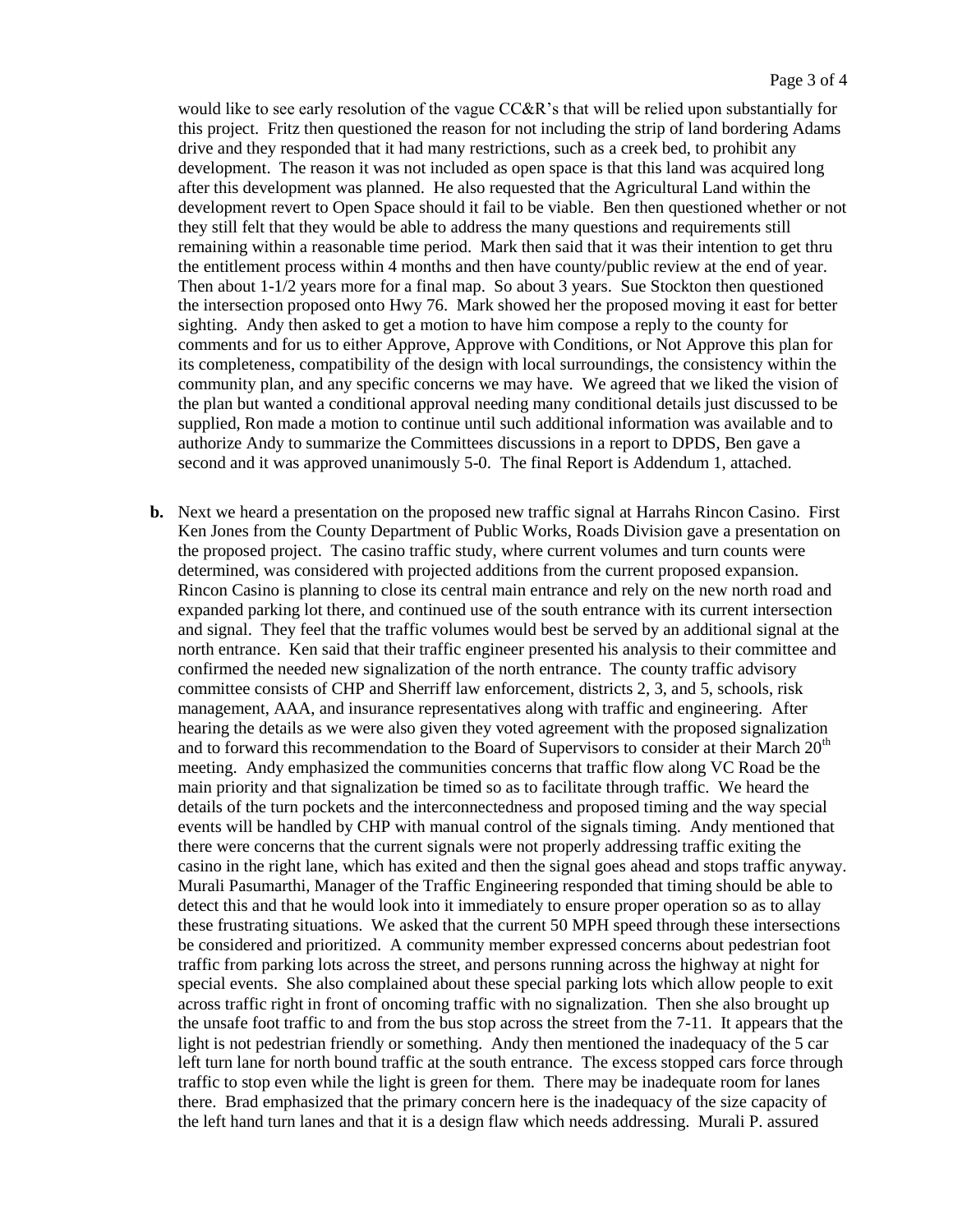him that he would check into this. Fritz then asked if it would be possible to realign Morales Lane and the excess parking traffic on it, to be in alignment with the traffic light only 50 feet or so south. Again Murali said that he could check on it. Andy then asked if the county had asked the casino traffic management what they were doing to encourage northbound traffic use the north exit and similarly with the southbound traffic, so as to lessen cross traffic? Again Murali said that he would propose signage or something to encourage beneficial traffic flow inside the Casino. Murali P. closed by saying that the Rincon Harrahs Casino has been one of the best at cooperating with the county.

 **c.** The last item on the agenda was about our response to the Gregory Canyon Landfill comment period. We have sent in our comments several times before and felt that we had nothing new to add. Ron mentioned that there was something that the Mayor of San Diego was going to do with the Sanitation Board or something and was wondering if we knew anything about this?

#### **6. Administrative Operating Expenses**

Andy requested that we approve his request to the county for some office supplies. Fritz made a motion that he do so and Brad gave a second. Fritz also had an invoice from the Pauma Valley Community Center for the last quarter of 2012 rent for the hall. Ron moved to forward the invoice to the county for payment for the 3 months at \$35/meeting, \$105 total. Ben gave a second and it was approved 5-0. Ron asked if we could get PA system so as to better hear each other during these meetings. He offered to look into it.

#### **7. ADJOURNMENT:**

Fritz moved to adjourn, Ben gave a second, all were in favor and the meeting was adjourned at 9:00 PM.

Fritz Stumpges, Secretary, PPCSG

These minutes contain the following 4 page Addendum. It is a copy of the official summary of our Recommendations on the Shadow Run Ranch Site Development Proposal. It was crafted by Chairman Charles (Andy) Mathews as directed above and sent to the Board Of Supervisors in response to their request for comments.

These minutes were approved at the March  $5<sup>th</sup>$  regular meeting. Ben moved to accept as presented, Brad gave a second and it was approved 4 – 0 with two abstaining: Andy, Ben, Brad, Fritz for; none against, and Bill abstaining because he wasn't at the meeting and Stephanie was also absent from the meeting and in addition could not vote due to incomplete training records.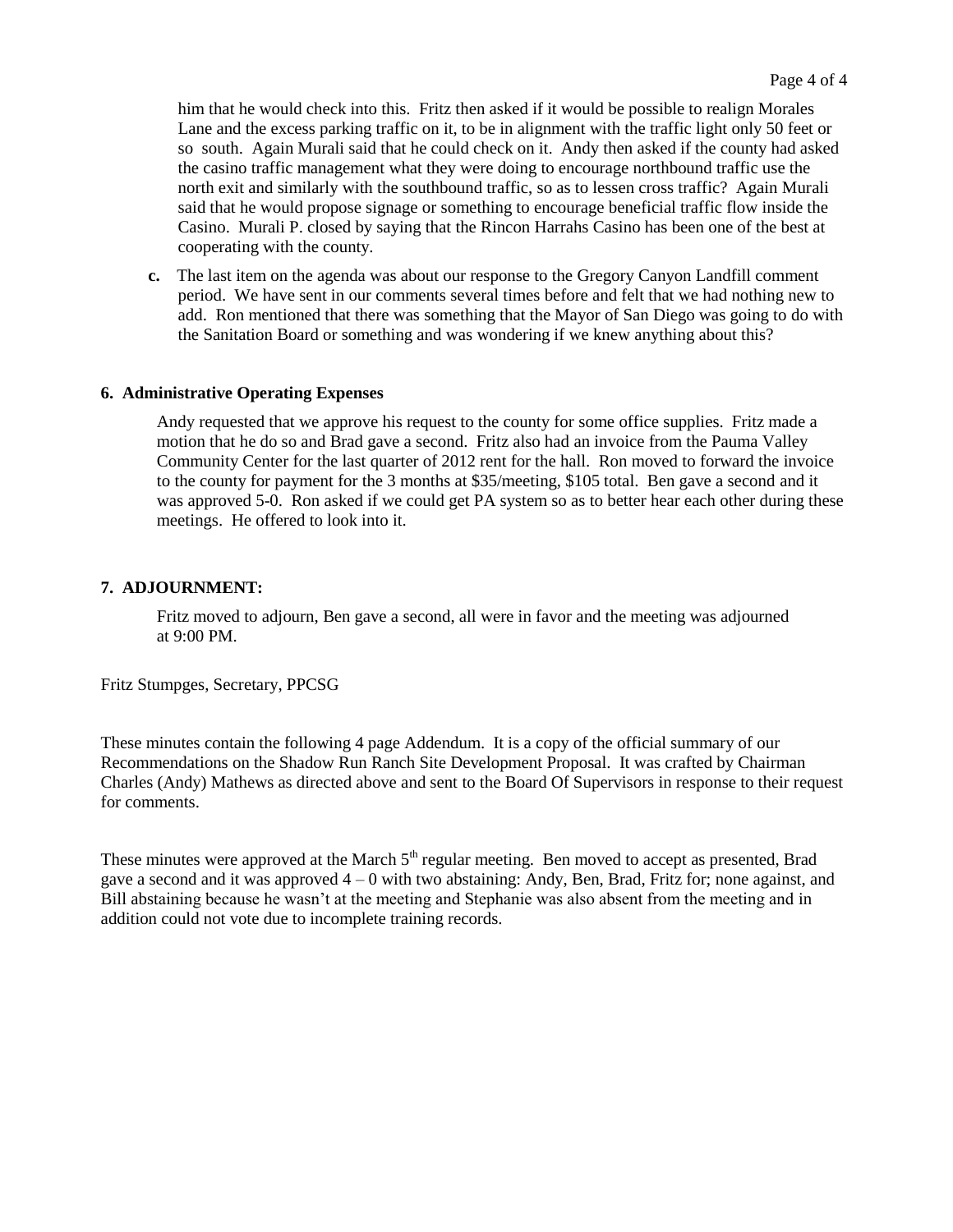# Pala Pauma Valley Sponsor Group (PPCSG) Recommendations concerning Shadow Run Ranch Site development proposals.

The below recommendations were adopted and approved by resolution made, seconded and unanimously carried at a public meeting of PPCSG held February 5, 2013, at which the Tentative Map and Preliminary Grading Plan provided by the Applicant and a Draft Project Description and Letter of December 14, 2012 from DPDS to the Applicant were considered, along with an oral presentation of "Representatives" of the Applicant and their responses to both PPCSG Member and public questions.

- I. Uncertainty of access to the Project.
	- 1. *PPCSG recommends that once access route to the project is determined that the Tentative Map be revised, traffic calculations and intersection configurations be reestablished and reviewed prior to the publication of the Environmental Impact Report (EIR) for public review.* The draft Project Description identifies Adams Drive as being both primary and secondary access to the Project yet the December 14 letter and the oral presentation of the Representatives indicates that discussions are underway with Caltrans to have a Project access to SR-76. The Traffic Study is based upon 100% of the Project related traffic using Adams Drive. The impact of such a direct access proximate to Adams Drive could be significant and there was no information available as to the configuration of such an additional intersection, the likely traffic volumes of the two SR-76 access points, the provision of two left turn pockets, the provision of adequate slowing and acceleration lanes, the impact on the nearby bus stop, etc.
	- 2. *PPCSG recommends that the relocation of the Adams Drive and SR-76 intersection be such as not to result in a significant reduction in screening of the Project by established trees and vegetation. Further, PPCSG recommends that there should be a requirement running with the land that precludes subsequent removal, and requires replacement of, such trees and vegetation screening of the Project.* The Tentative Map illustrates a relocation of the Adams Drive and SR-76 interchange by off-site road dedication encroaching upon APN 111-190-10. That APN and APN 111-080-16 (both presently under the ownership of the Applicant) are the locations of well established trees and bushes that screen the Project from nearby westbound traffic on SR-76.
	- 3. *PPCSG recommends that the Noise Study of the Project be conducted again to incorporate the break in the noise barrier that would result from a direct access to SR-76 (should that be agreed) and, in any case, to be based upon weekend busy hour, not mid-afternoon, mid-week traffic volumes.* The Tentative Map illustrates a 100-foot wide noise control feature, which also acts to screen the Project from traffic passing on SR-76. A break in that feature to provide access to SR-76 will significantly reduce the effectiveness of the feature and provide direct noise access to the Project. The break will also result in reduced screening of the Project from passing traffic. In any case, it appears that data collection for the noise analysis resulting in the requirement for a noise protection easement was conducted around 5 p.m. on a Thursday – not representative of the heavier traffic volumes at weekends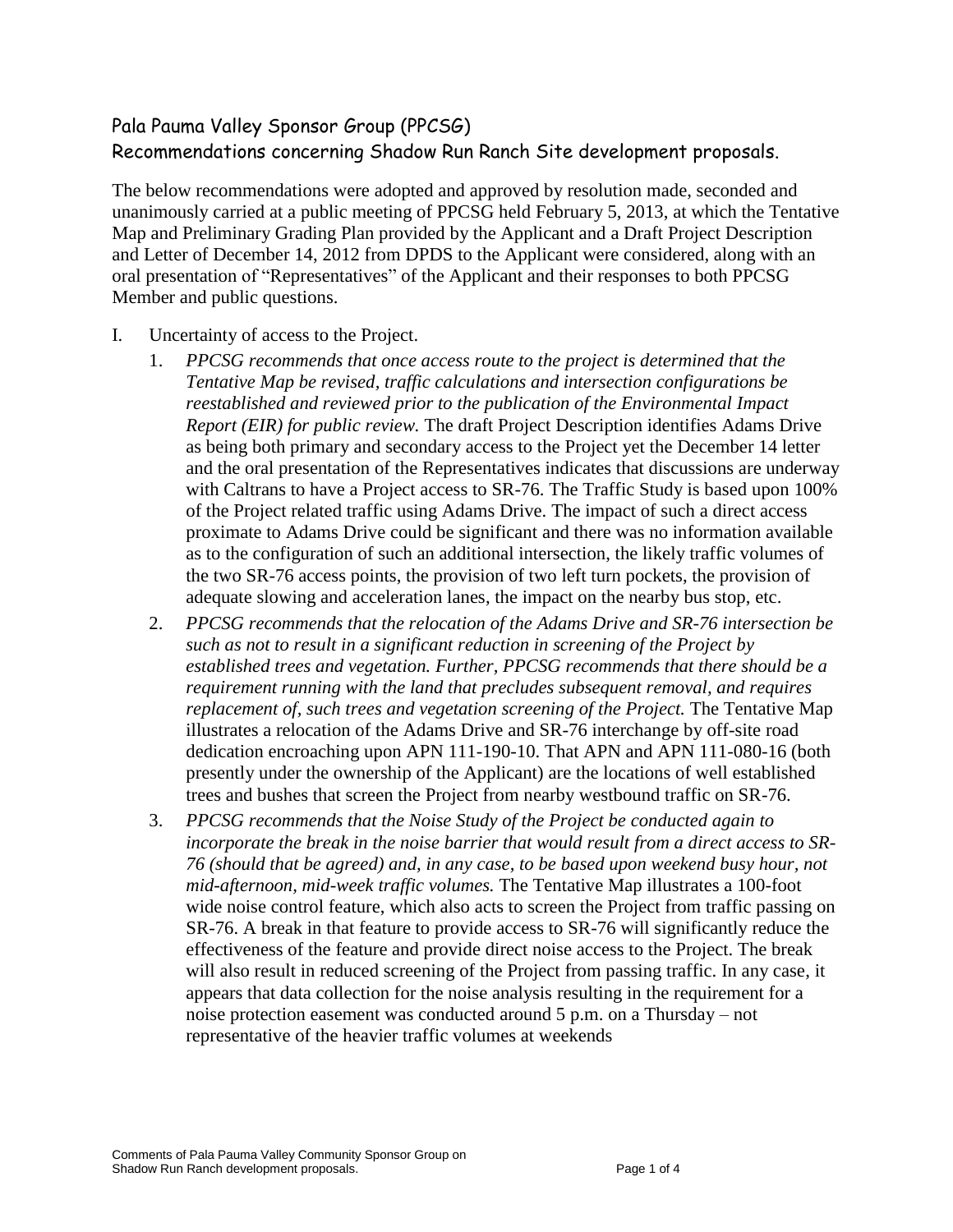- II. Completeness and accuracy of the draft Project Description.
	- 1. *PPCSG recommends that an economic or housing study be commissioned to support the Project's second objective and establish with certainty why the most environmentally alternative project is not selected.* The second stated objective of the Project is to "[p]rovide needed housing for the community". Further, the analysis of Project alternatives states that the No Development Alternative [NDA] would "not meet any of the [A]pplicants objectives such as providing needed housing" and that "the NDA is the environmentally preferred project." Yet there is no economic or housing demand study to support that objective – aa key to why the environmentally desirable alternative is not selected. Additionally, concern of the community is the adverse impact that there would be on the community were the Project to proceed, the demand not to occur in a reasonable timeframe and there being a large number of higher end undeveloped lots resulting in a depression of pricing throughout the area.
	- 2. *PPCSG recommends that how the Applicant intends to manage development of the Project subsequent to grading, establishing roads and pads, etc., be fully addressed in the Project Description.* The Project Description does not adequately define whether it is the intent of the Applicant to create an infrastructure and then sell building pads to others, or to develop a master planned community by building either spec and/or custom homes on the established pads, or a combination. In particular, a concern of the community is the effect upon the to-be formed Homeowners' Association (HoA), which is planned to have extensive responsibilities, and the ability to appropriately and dependably transfer the financial burden and authority from the Applicant to the eventual homeowners. The Representatives were unresponsive on this point.
	- 3. *Because of their significance to the Project and the community, PPCSG recommends that a summary of the key restrictions of the proposed CC&Rs be included in the Project Description and that the approval of CC&Rs by DPDS after review by PPCSG be a condition of grant of the final map.* The Project Description contains references to the responsibilities of the HoA which are presumably to be documented in recorded CC&Rs. During the oral presentation the response of the Representatives to many key questions was "that will be defined in the CC&Rs." Such questions included: minimum house square footage, architectural and landscaping standards, use for home-based business, etc. Apparently the CC&Rs are being drafted.
	- 4. *PPCSG strongly recommends that the alternative of including in the Project the land under the Applicants ownership located between the Project and Adams Drive be included among the Project alternatives and there analyzed in detail.* Additionally, PPCSG recommends that a synopsis of the Project Alternatives be included in the Project Description. The Tentative Map clearly delineates the fact that land situated between the Project and Adams Drive is not to be incorporated in the Project even though such land is under ownership of the Applicant, and the Applicant has agreed to construct private roads on off-site easements across such land. Much of this land is agricultural and under fruit farming for the Applicant. If it were to be included in the development it would add to the agricultural income available to the HoA (thereby reducing costs), contribute to Project objectives, and avoid the possibility of further development of such land in the future (thereby favorably impacting the potential growth inducing impacts.).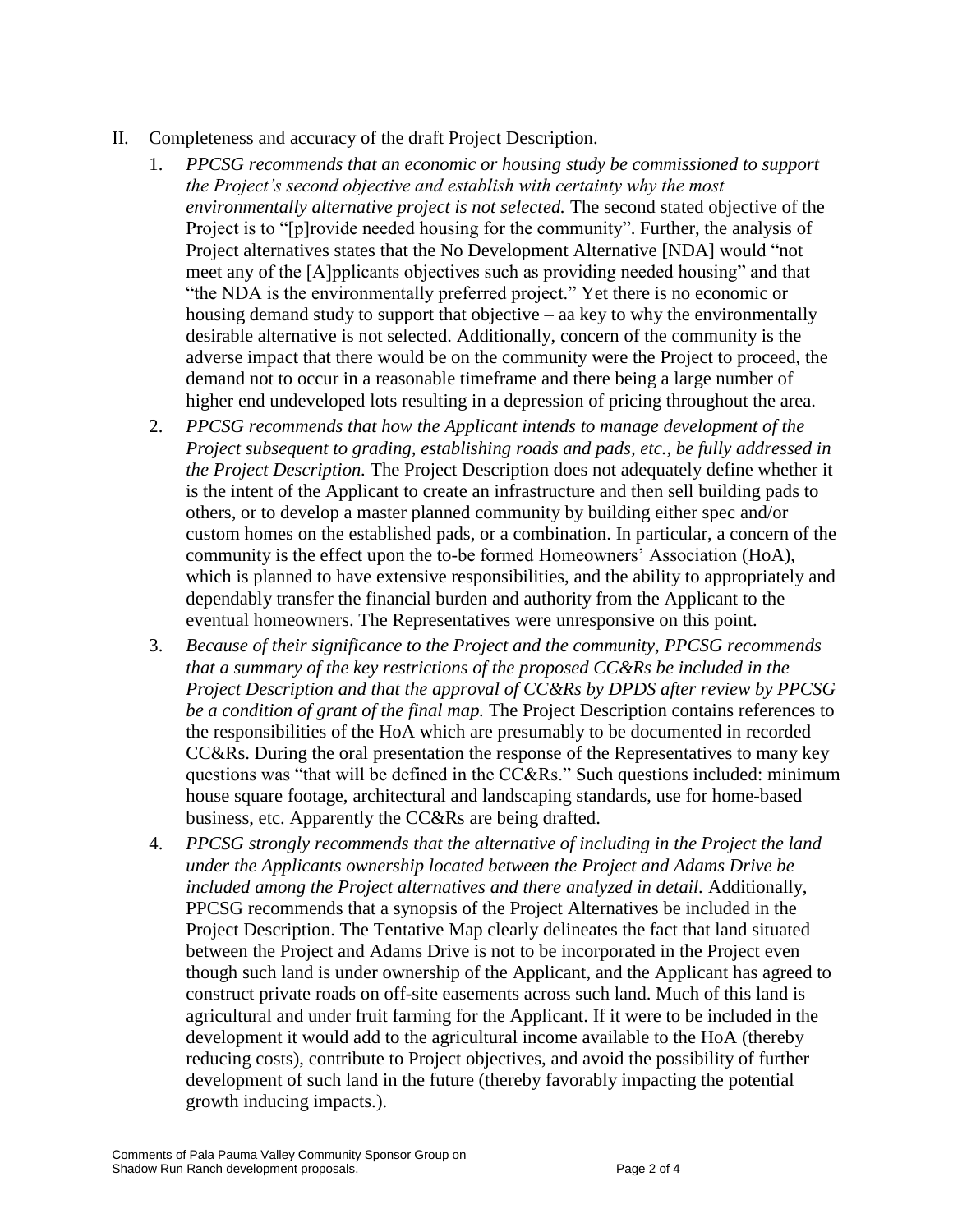- 5. *PPCSG recommends that the narrative of the Project Description and the draft EIR be amended to recognize that SR-76 passing the Project is a County Scenic Highway and to identify what additional environmental precautions will be taken.* Table COS 1 of the Conservation and Open Space element of the General Plan identifies SR-76 west of I-15 to the intersection with SR79 as a County Scenic Highway.
- III. Compatibility of Project with character of local community
	- 1. *PPCSG strongly recommends that there be a recorded obligation running with the lots to maintain avocational agriculture, including the obligation to provide professional management, required agricultural care, and replacement of trees of greater than productive age.* Because avocational agriculture could be a feature of the forty-four over two acre lots on 101.9 acres of the 248.2-acre the Project and the provision of one 91.3-acre biological open space lot, one 47.0-acre agricultural lot, and one 7.9-acre recreational open space, the Project is conceptually consistent with the character of the local community. However, it is not certain that much of that consistency will be long term as it appears that lot owners will be free to remove fruit farming from their lots subject to HoA oversight.
	- 2. *PPCSG recommends that the topic of the annexation process of the lots of the Project into PRD 6 and the contribution of the newly annexing APNs to the sunk cost of the existing pavement be clearly addressed.* Adams Drive is a road maintained by the County as PRD6 and funded by assessments against APNs proximate to Adams Drive. The APNs owned by the Applicant adjacent to Adams Drive are included in PRD 6. But the APNs of the Project are not. Consequently, at least in community equity, the APNs of the Project, and their eventual subdivisions, should be included in the PRD 6 assessment area. Subsequent to annexation all APNs in the PRD 6 assessment area would pay a like assessment for the maintenance of Adams Drive.
	- 3. *PPCSG recommends that the Tentative Map, the Project Description and the environmental assessments of the EIR be amended to provide propane tank gas delivery.* The Tentative Map and the Project Description make no mention of gas supply to the Project. Enquiry of the Representatives indicated that they believed that PGE supplies mains gas to Pauma Valley. That is not the case as Pauma Valley is served only by propane tank gas delivered by road by various suppliers.

## IV. Specific Concerns

1. *PPCSG recommends that the Project Description and the draft EIR consider in detail the impacts of the timing of the construction of the Project and the construction of a 30-inch pipeline pass underneath the Project, both on the Project and on the adopted environmental study for the pipeline.* The Project is proposed to be built on land for which an Environmental Study has been approved to construct a 30-inch water pipeline. The Tentative Map illustrates that the roads to be developed in the Project are designed to coincide with the routing of the pipeline. However, the construction of the pipeline has been delayed and the timing of its eventual construction remains uncertain. One case would be if the pipeline were to be constructed prior to Project commencement, when provision would be require for pipeline maintenance access. A second case would be if the pipeline were to be constructed subsequent to Project start,